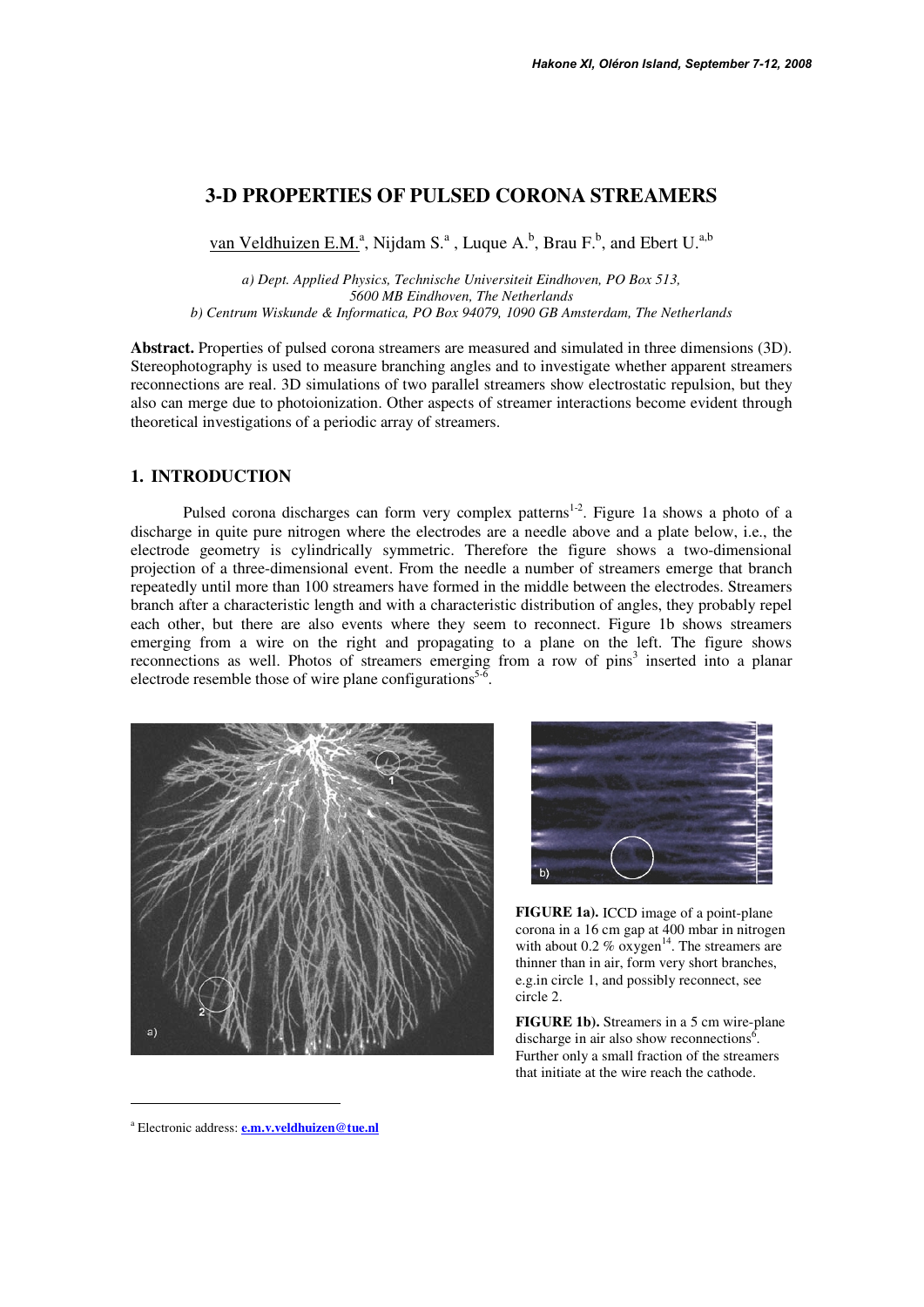It is clear that branching and interaction of streamers are intrinsically three-dimensional events. However, photographs as Figure 1 show only a two-dimensional projection and most simulations are constrained to the cylindrical symmetry of a single streamer $7-10$  and cannot handle full branching or interaction of streamers. 3D simulations of streamer branching are presented in Refs. 11- 13 and in forthcoming work by the authors. We here report experimental and theoretical investigations of the three-dimensional aspects, in particular, stereoscopic imaging, simulations of the interaction of two streamers and a first comparison with experiments, and the analysis of an array of streamers.

## **2. STEREOGRAPHIC IMAGING IN EXPERIMENTS**

 The apparent reconnections in fig. 1 require further investigation. Streamer discharges are usually (as in fig. 1) imaged with conventional or digital cameras<sup>1-7</sup>. This leads to 2D projection of an essentially 3D phenomenon. These 2D projections can be difficult to interprete. For example, it is impossible to see whether an apparent reconnection is really what it seems to be. It is also impossible to get a complete picture of the 3D spatial structure and to measure branching angles. To resolve this matter, we have implemented stereo-photography which makes it possible to image streamer discharges in 3D. The stereoscopic technique that we use has been around for a long time<sup>15-16</sup> and has been used for many topics. Stereo-photography has also been used to study phenomena similar to streamers, e.g. sparks<sup>17</sup>, flames<sup>18</sup> and dusty plasmas<sup>19</sup>. For precise timing and when only one camera is available, two images at different angles have to be taken with one camera. Figure 2 shows how this is done. The details on how the 3D image is reconstructed from these two images can be found in a recent paper<sup>20</sup>. In short, a straight section of a streamer channel is selected in both images, and the end points of these two lines are reconstructed from two images in 2D (xy) to 3D (xyz).



**FIGURE 2.** A stainless steel vessel of 50 cm diameter and 30 cm height is used to create a 16 cm gap in a controlled gas composition. The large side window offers the possibility to view the streamer under two angles. Details on the set-up and its pulsed power supply can be found elsewhere<sup>1, 14</sup>.

### **3. THEORY AND SIMULATIONS**

The interaction of streamers is theoretically largely unexplored. We present two different studies. On the one hand, a fully 3D code is developed and the interaction of two streamers studied<sup>21</sup>, on the other hand, an array of streamers can be represented with a mathematical trick<sup>22</sup> within a 2D simulation.

A three-dimensional simulation for streamers has been developed<sup>21</sup> based on cylindrical coordinates (r,z,φ). The coordinates r and z are represented in adaptively refined grids, allowing a fine resolution of the space-charge layer. The angular coordinate φ is discretized uniformly, and a Fourier transform is performed over φ. Each Fourier mode now can be solved on a different processor, taking advantage of multiprocessor machines. This discretization is quite accurate close to the axis, and we constrain evaluations to this case.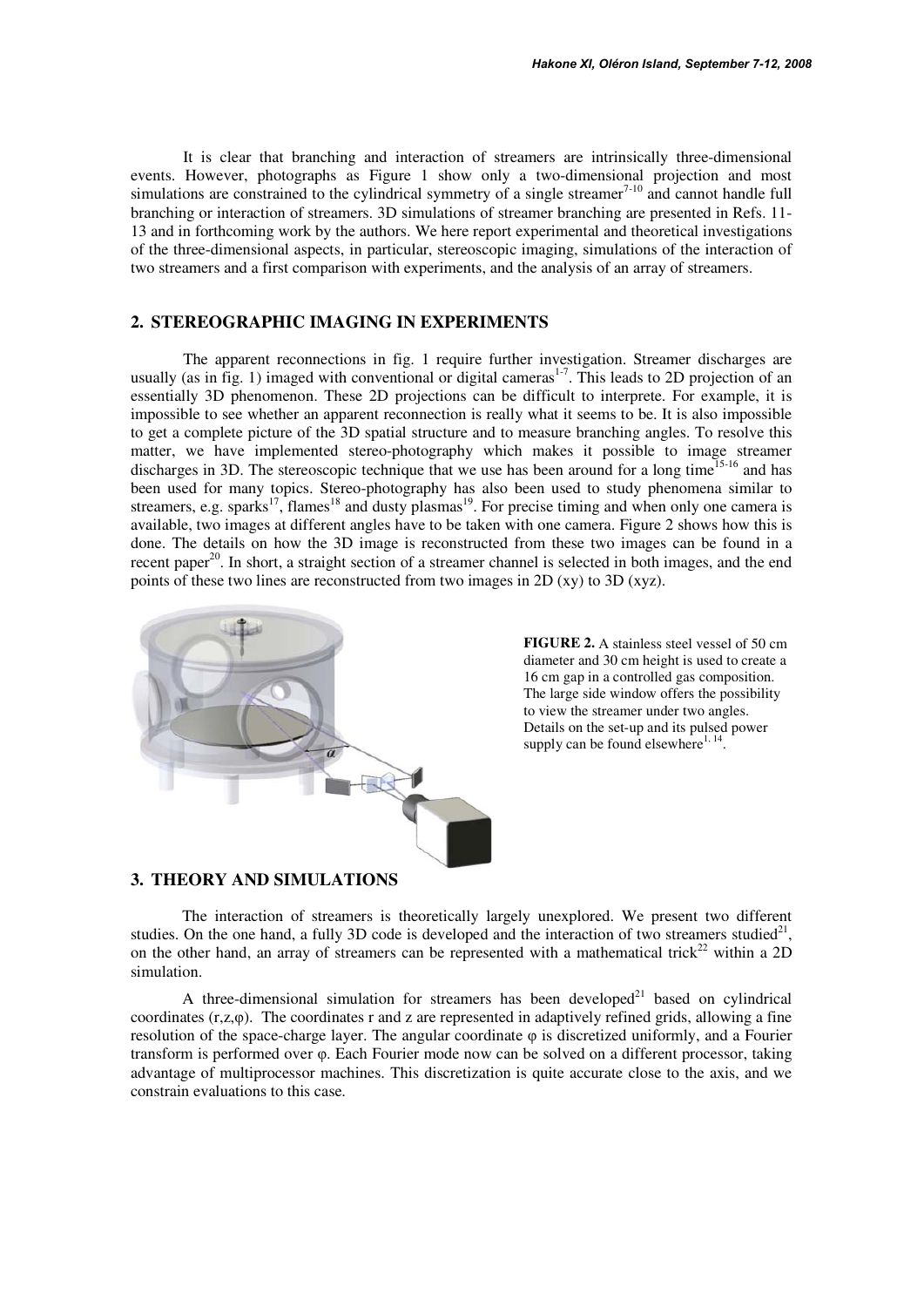In another model, we analyze a periodic array of parallel streamers in a homogeneous high field, details of this work can be found in the preprint 22. We assume that either the external circuit is high-Ohmic or that the gap is sufficiently long; in this case the streamers can approach uniform translation, in contrast to a single streamer. We allow the streamer shape to adjust dynamically. Such an array of streamers with fixed period can be created experimentally by an array of needle electrodes inserted into a plate<sup>3</sup>. Here and in [22], we study the two-dimensional version of this problem, because we expect it to be qualitatively similar, but easier to study in this first analysis, and because the twodimensional problem actually exhibits very interesting similarities with Saffman-Taylor fingers in two fluid flow in Hele-Shaw cells that casts a new light on this classical selection problem.

### **4. RESULTS**

#### Stereo-photography:

 Stereophotography allows one to analyze whether apparent reconnections as in Fig. 1 are real. Figure 3 shows one example where an apparent reconnection is shown to be fake. However, other cases are real.

 Stereophotography also allows one to investigate the branching angle that can not be obtained from 2D projections. We have determined histograms of the measured branching angles for 200, 565 and 1000 mbar and combined the results for all pressures into one histogram<sup>20</sup>. The distribution of the angles is roughly Gaussian, with average values between 39° and 46° and standard deviations of 11° to 13°. The average branching angle shows a slight decrease as a function of pressure. However, it is not clear whether this is statistically significant due to the limited amount of data points (about 35 points per pressure).



**FIGURE 3a).** The front view of a streamer that appears to reconnect as in circle 2 of fig. 1a.

**FIGURE 3b).** The reconstructed side view that clearly indicates that reconnection does not occur.

This measurements is performed with a positive voltage of 47 kV, a rise-time of about 30 ns in a point-plane gap of 14 cm. The atmosphere in the vacuum vessel consisted of ambient air at a pressure of 200 mbar.

The figure is taken from Ref. 20.

3-D simulations:

 In all simulations discussed here the pressure is taken 1 bar. We use two identical Gaussian seeds of 70  $\mu$ m and amplitude 1.4 10<sup>10</sup> cm<sup>-3</sup> separated by a distance of 230 $\mu$ m as an initial condition. They are exposed to a homogeneous and constant background electric field  $E_b = 80$  kV/cm in the positive z direction. The streamers plotted on reduced length, time and density scales are similar to each other if photo-ionization is neglected. The simulations were performed with an angular resolution of  $\theta = 2\pi/64$ , but we also checked that the results are stable when we double the number of angular grid cells. Figure 4a shows a surface of equal electron density for the discharge in nitrogen at normal pressure and temperature at time  $t = 1.56$  ns. Figure 5 shows the space charge layers at the streamer heads (more precisely, the half maximum line at the respective time is shown) in the plane intersecting the two streamer axes in timesteps of 0.12 ns. The calculations are performed in nitrogen with oxygen concentrations varying from 10% to 100 ppm. Experiments with the same variation in oxygen content are in preparation.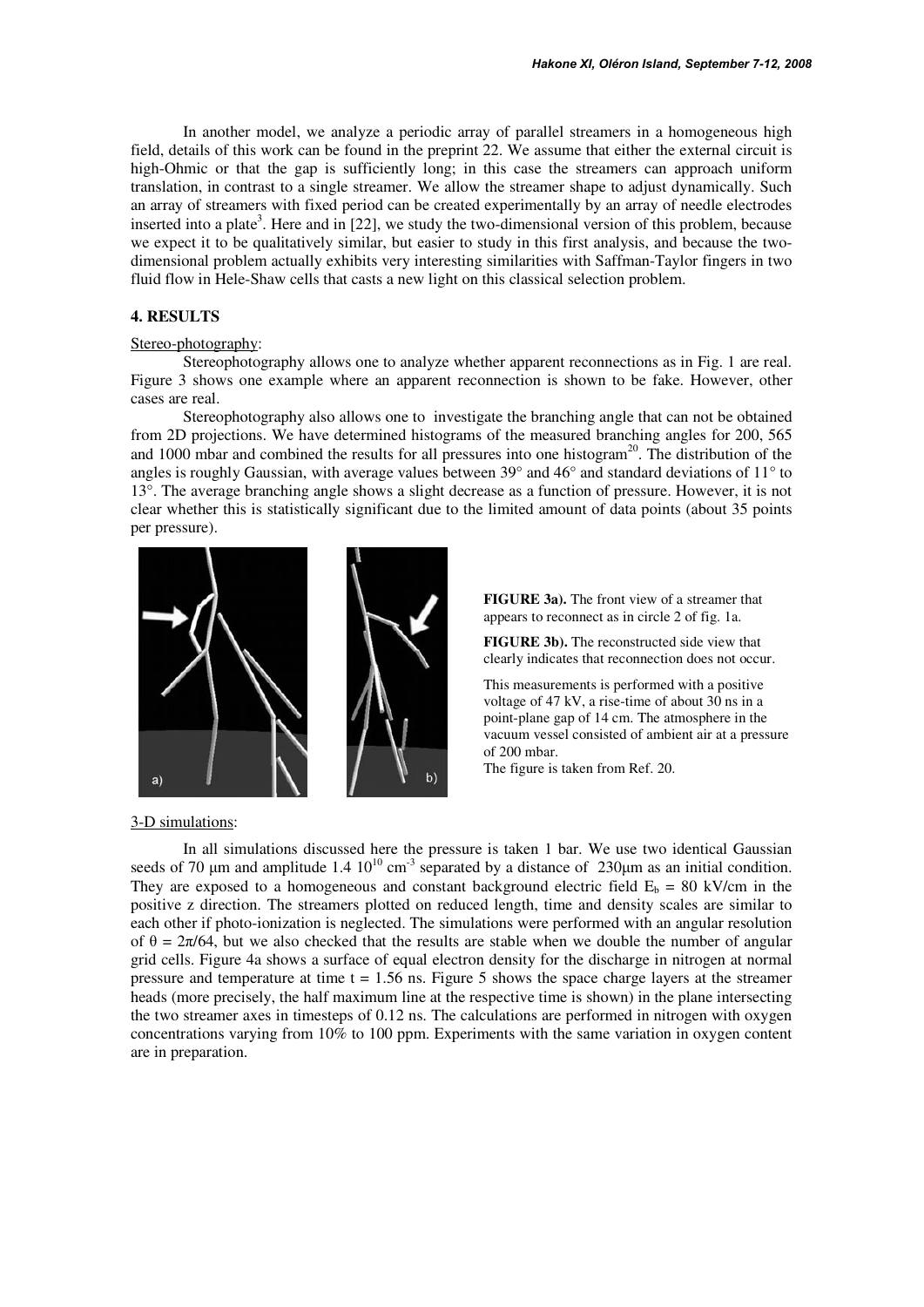



**FIGURE 4a**). Two negative streamers in nitrogen at atmospheric pressure advancing downwards and repelling each other; shown are surfaces of constant electron density in an advanced state of evolution within a constant background field.

**FIGURE 4b).** Experimental observation of positive streamers emerging from two anode pins $^{23}$  in air at 400 mbar and 48 kV in a 10 cm gap. The distance between the needle tips is 0.2 cm.

**FIGURE 5.** Evolution of the space charge layers of two adjacent streamers at atmospheric pressure, but different concentrations of  $O_2$ :  $p_{O2} = 10^{-1}$ ,  $10^{-2}$ ,  $10^{-3}$ ,  $10^{-4}$  in panels (a)–(d).

Fig 5a is quite close to ambient air and 5c is approximately the mixture used in the experiments reported in Refs. 2, 14. The calculations show that the streamer diameter becomes smaller with decreasing oxygen content, which is in agreement with the measurements<sup>14</sup>. In the experiments it is also observed that merge, but only at pressures below 200 mbar (at the fixed tip separation of 0.2 cm).

The figure is taken from Ref. 21.

Periodic array of streamers:

The simulations<sup>22</sup> show that after initial transients the streamers in the array will either branch in a similar way as a single streamer<sup>24, 25</sup>, if the period L is large, else they will approach a mode of uniform translation that does not occur for single streamers; an example is shown in Fig. 6. In this mode, the streamer heads together carry so much charge that the electric field in the streamer channels and between them is completely screened. What fixes the streamer channel width w, is a classical mathematical question in a similar problem in two-fluid flow. It is found that similarly to this Saffman-Taylor finger problem, the streamer width w always approaches ½ of the period L, and that the field at the tip is enhanced by approximately a factor of 2. For details, we refer to [22].



**FIGURE 6.** An array of streamers as simulated with a periodic boundary condition. It is found that the streamer separation is equal to the streamer diameter and that the electric field inside the streamer goes to zero due to screening. Figure taken from ref. [22].